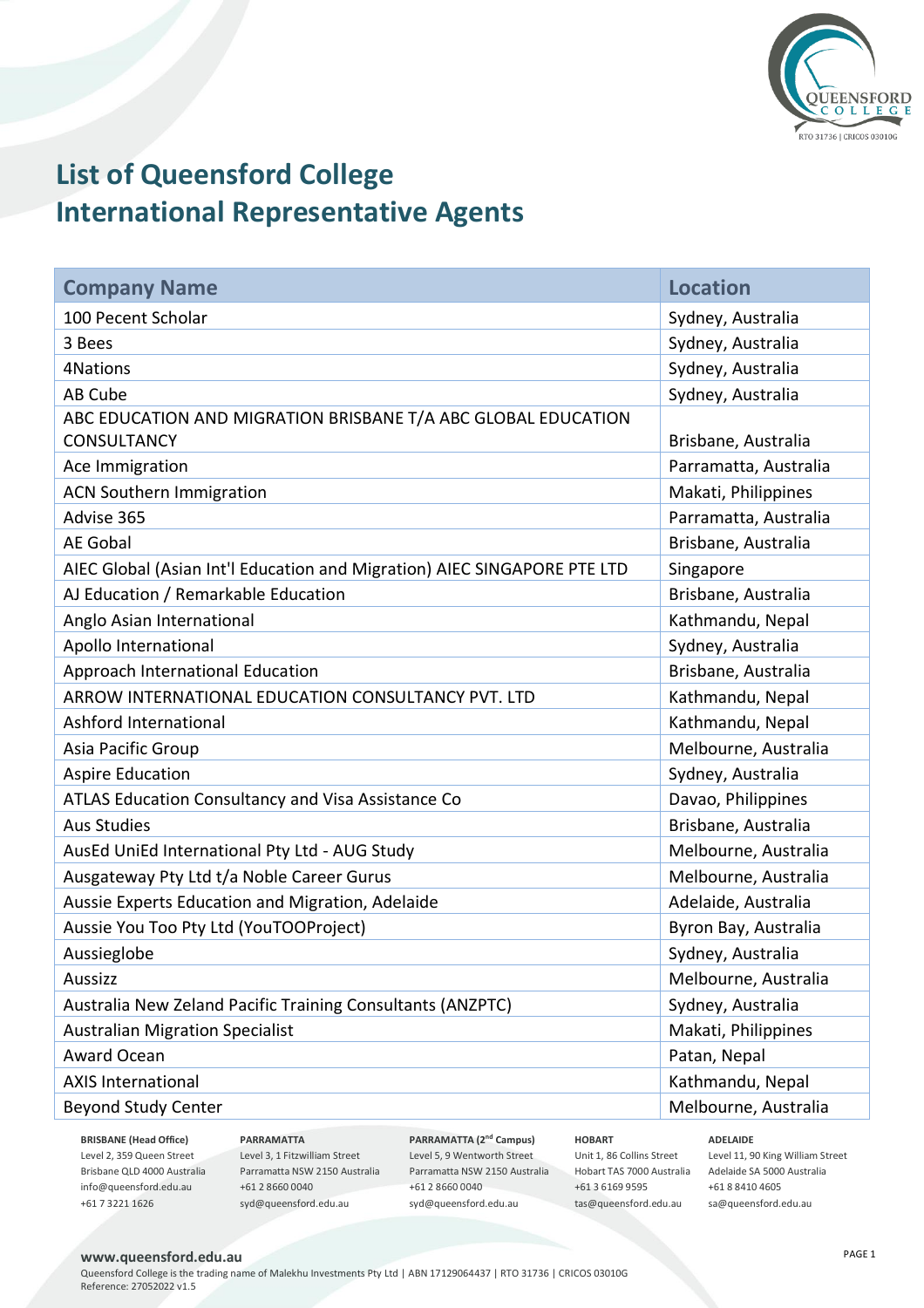

| <b>Bistrol Education Consultancy</b>                           | Kathmandu, Nepal     |
|----------------------------------------------------------------|----------------------|
| <b>BIZZ Education</b>                                          | Sydney, Australia    |
| <b>Blue Bridge</b>                                             | Chitwan, Nepal       |
| <b>BMW Education</b>                                           | Sydney, Australia    |
| <b>Boss Education</b>                                          | Sydney, Australia    |
| BPAN GROUPS Pty Ltd T/A Right Foundation Education Consultancy | Brisbane, Australia  |
| Brainstorm Abroad Education and Immigration                    | Kathmandu, Nepal     |
| Bridge 2 Australia                                             | Brisbane, Australia  |
| <b>Brilliant Education and Career Services</b>                 | Kathmandu, Nepal     |
| Care International Education                                   | Kathmandu, Nepal     |
| <b>Career Wings PVT LTD</b>                                    | Kathmandu, Nepal     |
| <b>CP</b> International                                        | Bangkok, Thailand    |
| <b>Davesar Consultants</b>                                     | Punjab, India        |
| Down Under Migration Solution                                  | Tagum, Philippines   |
| Dreamland Abroad Education Pvt Ltd                             | Kathmandu, Nepal     |
| <b>Dynamic Universe</b>                                        | Kathmandu, Nepal     |
| E-Highway Educational Network                                  | Kathmandu, Nepal     |
| <b>EAC Migration and Education Agents</b>                      | Adelaide, Australia  |
| <b>Edu Global Unlimited</b>                                    | Melbourne, Australia |
| <b>Education Park</b>                                          | Kathmandu, Nepal     |
| Eduhub                                                         | Sydney, Australia    |
| <b>Eduright Overseas</b>                                       | New Delhi, India     |
| <b>Edurise Education</b>                                       | Kathmandu, Nepal     |
| Elite Immigration and Consultancy                              | Sydney, Australia    |
| <b>EMK Global</b>                                              | Sydney, Australia    |
| <b>EMSA</b>                                                    | Brisbane, Australia  |
|                                                                | Manduae City,        |
| <b>Enlight Migration Consultancy</b>                           | Philippines          |
| <b>ENZ Education Consultancy</b>                               | Manilia, Philippines |
| <b>EPIC Career and Visa Services Pvt Ltd</b>                   | Kathmandu, Nepal     |
| Eplanet-NSW                                                    | Sydney, Australia    |
| Eve Education                                                  | Brisbane, Australia  |
| <b>EWVS</b>                                                    | Melbourne, Australia |
| <b>EXCA</b>                                                    | Melbourne, Australia |
| <b>Expert Education and Visa Services</b>                      | Sydney, Australia    |
| <b>Express Education and Migration Services</b>                | Sydney, Australia    |
| Fil-Global Ltd                                                 | Manilia, Philippines |
| First Choice Visa                                              | Sydney, Australia    |
|                                                                |                      |

**BRISBANE (Head Office)** Level 2, 359 Queen Street Brisbane QLD 4000 Australia info@queensford.edu.au +61 7 3221 1626

**PARRAMATTA** Level 3, 1 Fitzwilliam Street Parramatta NSW 2150 Australia +61 2 8660 0040 syd@queensford.edu.au

**PARRAMATTA (2nd Campus)** Level 5, 9 Wentworth Street Parramatta NSW 2150 Australia +61 2 8660 0040 syd@queensford.edu.au

**HOBART** Unit 1, 86 Collins Street Hobart TAS 7000 Australia Adelaide SA 5000 Australia +61 3 6169 9595 tas@queensford.edu.au

**ADELAIDE** Level 11, 90 King William Street +61 8 8410 4605 sa@queensford.edu.au

## **www.queensford.edu.au**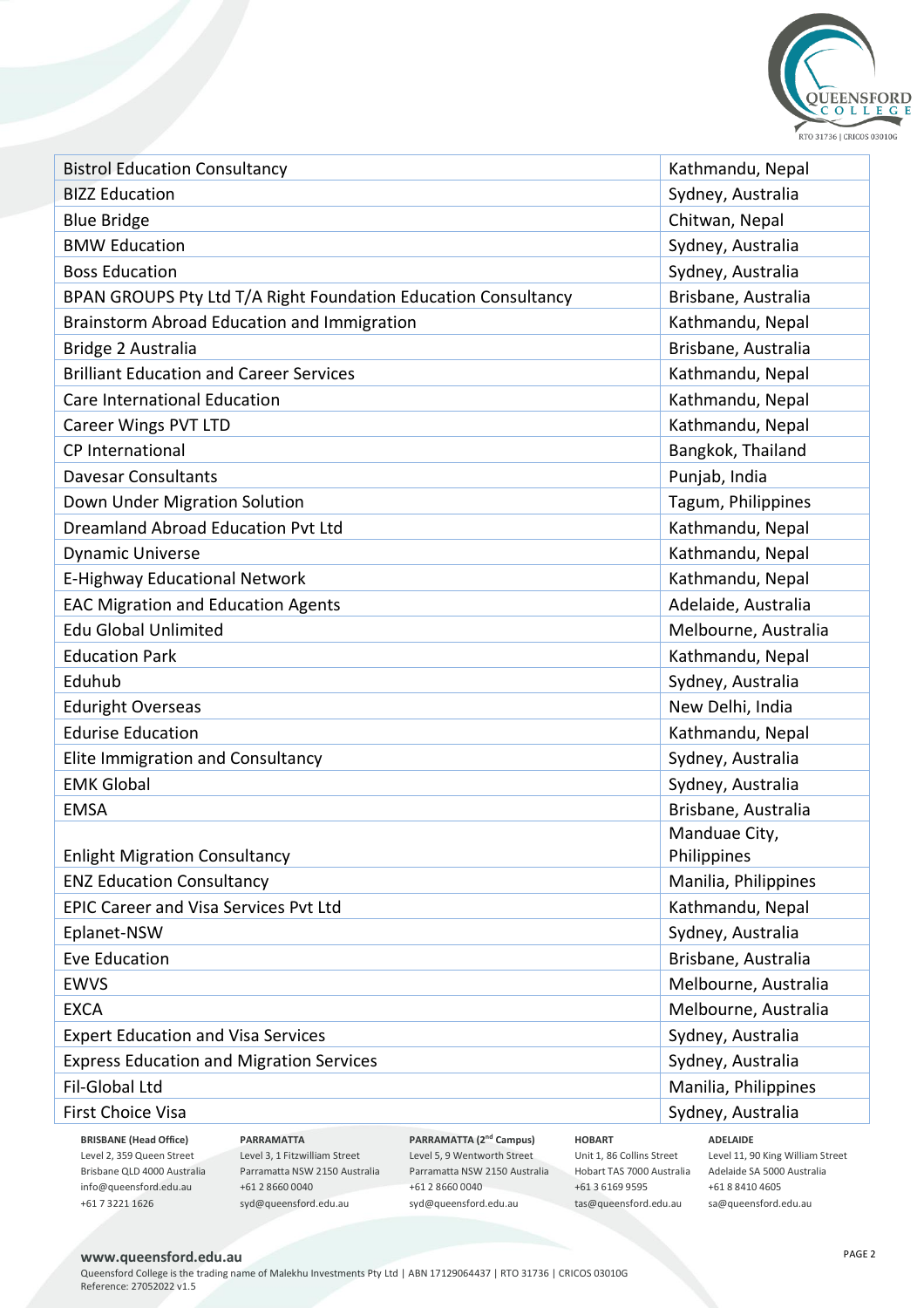

| <b>First One Education</b>                                                       | Sydney, Australia    |
|----------------------------------------------------------------------------------|----------------------|
| Fivewaters- Glen Global                                                          | Brisbane, Australia  |
| Friends Education and Migration Consultants                                      | Sydney, Australia    |
| <b>Fusion Oz</b>                                                                 | Sydney, Australia    |
| Gateway Bridge                                                                   | Bagiuo, Philippines  |
| <b>Global Choice Education Consultant</b>                                        | Kathmandu, Nepal     |
| <b>Global Consulting and Business Services</b>                                   | Sydney, Australia    |
| Globancy                                                                         | Sydney, Australia    |
| <b>Golden Gate Intl Education</b>                                                | Kathmandu, Nepal     |
| Guidance Education and Visa Services T/A Samford International Pty. Ltd.         |                      |
| Gyanata Education                                                                | Brisbane, Australia  |
| <b>Hello Australia</b>                                                           | Brisbane, Australia  |
| Hi-Tech International Educational                                                | Kathmandu, Nepal     |
| Hima Aus                                                                         | Sydney, Australia    |
| Himalayan Group Network                                                          | Sydney, Australia    |
| <b>Hope Immigration Services</b>                                                 | Blacktown, Australia |
| Horizon International                                                            | Lahore, Pakistan     |
| <b>ICS International</b>                                                         | Perth, Australia     |
| <b>Ideal Visa</b>                                                                | Bacolod, Philippines |
| IEAVS (International Education and Visa Services)                                | Kathmandu, Nepal     |
| Infinity Migration Services Pty Ltd                                              | Melbourne, Australia |
| Innovative Creation Services Pty Ltd                                             | Melbourne, Australia |
| Inspire Education                                                                | Sydney, Australia    |
| INTERLACE STUDIES PTY LTD T/A INTERLACE EDUCATION CONSULTANCY PVT.<br><b>LTD</b> | Kathmandu, Nepal     |
| International Communication Network Japan Pty Ltd T/A ICN JAPAN                  | Sydney, Australia    |
| <b>International Study Affairs</b>                                               | Kathmandu, Nepal     |
|                                                                                  | Reading, United      |
| IQRA Consultants (Pvt) Limited                                                   | Kingdom              |
| Isabella Silva Personalized Education                                            | Sydney, Australia    |
| <b>ISAN</b>                                                                      | Brisbane, Australia  |
| <b>ISEMS</b>                                                                     | Sydney, Australia    |
| iWise Education                                                                  | Melbourne, Australia |
| Jeewa Australian Educational Centre                                              | Brisbane, Australia  |
| Kandel Consultant                                                                | Melbourne, Australia |
| Kangaroo Education Global                                                        | Sydney, Australia    |
| Kathmandu International Education Center Pvt. Ltd                                | Kathmandu, Nepal     |
| Kavya Global                                                                     | Kathmandu, Nepal     |
|                                                                                  |                      |

**BRISBANE (Head Office)** Level 2, 359 Queen Street Brisbane QLD 4000 Australia info@queensford.edu.au +61 7 3221 1626

**PARRAMATTA** Level 3, 1 Fitzwilliam Street Parramatta NSW 2150 Australia +61 2 8660 0040 syd@queensford.edu.au

**PARRAMATTA (2nd Campus)** Level 5, 9 Wentworth Street Parramatta NSW 2150 Australia +61 2 8660 0040 syd@queensford.edu.au

**HOBART** Unit 1, 86 Collins Street Hobart TAS 7000 Australia Adelaide SA 5000 Australia +61 3 6169 9595 tas@queensford.edu.au

**ADELAIDE** Level 11, 90 King William Street +61 8 8410 4605 sa@queensford.edu.au

## **www.queensford.edu.au**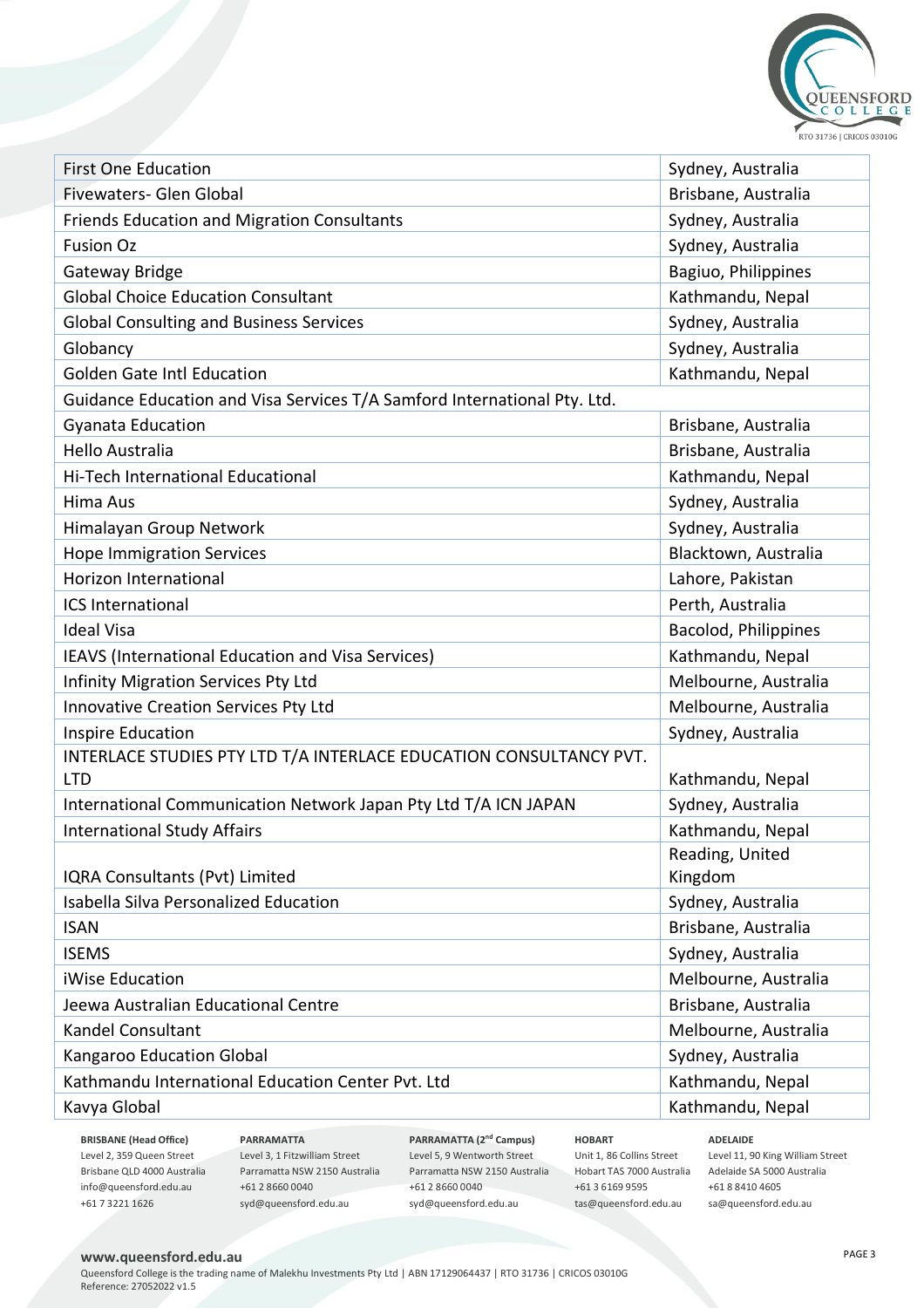

| Butwal, Nepal<br><b>Kings Abroad</b><br><b>KR Education</b><br>Parramatta, Australia<br>Sydney, Australia<br><b>KTM Consulting</b><br>Cagayan De Oro,<br>Philippines<br>LAGER EDUCATIONAL ADVANCEMENT PURSUITS CO. LTD<br>Adelaide, Australia<br>Leading Education Consulting<br>Mercy Education Consultancy Pvt. Ltd<br>Kathmandu, Nepal<br>Ratmalana, Sril Lank<br><b>Mighty Visa</b><br><b>Mirai Education</b><br>Brisbane, Australia<br>N.E.C.C Educational Consultancy<br>Butwal, Nepal<br>Nationwide migration & Edu<br>Brisbane, Australia<br><b>Needs Migration</b><br>Sydney, Australia<br>Kathmandu, Nepal<br><b>Nepal International Education Consultancy</b><br>Sydney, Australia<br>Nepcoms<br><b>Nepoz Education &amp; Visa Services</b><br>Sydney, Australia<br><b>Nexus Consultants</b><br>Abbottabad, Pakistan<br>Kathmandu, Nepal<br>Nissus International Education<br>Brisbane, Australia<br>No Worries Migration<br><b>October Education</b><br>Kathmandu, Nepal<br>Sydney, Australia<br>One Click Education<br>Kathmandu, Nepal<br><b>Option Education Nepal</b><br>Adelaide, Australia<br><b>Options Education Agency</b><br><b>Orbit International Education</b><br>Kathmandu, Nepal<br><b>Oxford Education</b><br>Sydney, Australia<br>Sydney, Australia<br>Pacific International Consulting PTY LTD<br><b>Pacific Swift Migration Services</b><br>Sydney, Australia<br>Pathway to AUS<br>Gold Coast, Australia<br>PFEC Global(Onshore)<br>Melbourne, Australia<br>Pixar Educational Consultancy Pty Ltd<br>Sydney, Australia<br>Pokhara Third Eye<br>Pokhara, Nepal<br><b>Pride Abroad Studies</b><br>Kathmandu, Nepal<br>Primo Education and Visa Services<br>Sydney, Australia | <b>KIEC</b> | Sydney, Australia |
|-----------------------------------------------------------------------------------------------------------------------------------------------------------------------------------------------------------------------------------------------------------------------------------------------------------------------------------------------------------------------------------------------------------------------------------------------------------------------------------------------------------------------------------------------------------------------------------------------------------------------------------------------------------------------------------------------------------------------------------------------------------------------------------------------------------------------------------------------------------------------------------------------------------------------------------------------------------------------------------------------------------------------------------------------------------------------------------------------------------------------------------------------------------------------------------------------------------------------------------------------------------------------------------------------------------------------------------------------------------------------------------------------------------------------------------------------------------------------------------------------------------------------------------------------------------------------------------------------------------------------------------------------------------------------------------------------------------|-------------|-------------------|
|                                                                                                                                                                                                                                                                                                                                                                                                                                                                                                                                                                                                                                                                                                                                                                                                                                                                                                                                                                                                                                                                                                                                                                                                                                                                                                                                                                                                                                                                                                                                                                                                                                                                                                           |             |                   |
|                                                                                                                                                                                                                                                                                                                                                                                                                                                                                                                                                                                                                                                                                                                                                                                                                                                                                                                                                                                                                                                                                                                                                                                                                                                                                                                                                                                                                                                                                                                                                                                                                                                                                                           |             |                   |
|                                                                                                                                                                                                                                                                                                                                                                                                                                                                                                                                                                                                                                                                                                                                                                                                                                                                                                                                                                                                                                                                                                                                                                                                                                                                                                                                                                                                                                                                                                                                                                                                                                                                                                           |             |                   |
|                                                                                                                                                                                                                                                                                                                                                                                                                                                                                                                                                                                                                                                                                                                                                                                                                                                                                                                                                                                                                                                                                                                                                                                                                                                                                                                                                                                                                                                                                                                                                                                                                                                                                                           |             |                   |
|                                                                                                                                                                                                                                                                                                                                                                                                                                                                                                                                                                                                                                                                                                                                                                                                                                                                                                                                                                                                                                                                                                                                                                                                                                                                                                                                                                                                                                                                                                                                                                                                                                                                                                           |             |                   |
|                                                                                                                                                                                                                                                                                                                                                                                                                                                                                                                                                                                                                                                                                                                                                                                                                                                                                                                                                                                                                                                                                                                                                                                                                                                                                                                                                                                                                                                                                                                                                                                                                                                                                                           |             |                   |
|                                                                                                                                                                                                                                                                                                                                                                                                                                                                                                                                                                                                                                                                                                                                                                                                                                                                                                                                                                                                                                                                                                                                                                                                                                                                                                                                                                                                                                                                                                                                                                                                                                                                                                           |             |                   |
|                                                                                                                                                                                                                                                                                                                                                                                                                                                                                                                                                                                                                                                                                                                                                                                                                                                                                                                                                                                                                                                                                                                                                                                                                                                                                                                                                                                                                                                                                                                                                                                                                                                                                                           |             |                   |
|                                                                                                                                                                                                                                                                                                                                                                                                                                                                                                                                                                                                                                                                                                                                                                                                                                                                                                                                                                                                                                                                                                                                                                                                                                                                                                                                                                                                                                                                                                                                                                                                                                                                                                           |             |                   |
|                                                                                                                                                                                                                                                                                                                                                                                                                                                                                                                                                                                                                                                                                                                                                                                                                                                                                                                                                                                                                                                                                                                                                                                                                                                                                                                                                                                                                                                                                                                                                                                                                                                                                                           |             |                   |
|                                                                                                                                                                                                                                                                                                                                                                                                                                                                                                                                                                                                                                                                                                                                                                                                                                                                                                                                                                                                                                                                                                                                                                                                                                                                                                                                                                                                                                                                                                                                                                                                                                                                                                           |             |                   |
|                                                                                                                                                                                                                                                                                                                                                                                                                                                                                                                                                                                                                                                                                                                                                                                                                                                                                                                                                                                                                                                                                                                                                                                                                                                                                                                                                                                                                                                                                                                                                                                                                                                                                                           |             |                   |
|                                                                                                                                                                                                                                                                                                                                                                                                                                                                                                                                                                                                                                                                                                                                                                                                                                                                                                                                                                                                                                                                                                                                                                                                                                                                                                                                                                                                                                                                                                                                                                                                                                                                                                           |             |                   |
|                                                                                                                                                                                                                                                                                                                                                                                                                                                                                                                                                                                                                                                                                                                                                                                                                                                                                                                                                                                                                                                                                                                                                                                                                                                                                                                                                                                                                                                                                                                                                                                                                                                                                                           |             |                   |
|                                                                                                                                                                                                                                                                                                                                                                                                                                                                                                                                                                                                                                                                                                                                                                                                                                                                                                                                                                                                                                                                                                                                                                                                                                                                                                                                                                                                                                                                                                                                                                                                                                                                                                           |             |                   |
|                                                                                                                                                                                                                                                                                                                                                                                                                                                                                                                                                                                                                                                                                                                                                                                                                                                                                                                                                                                                                                                                                                                                                                                                                                                                                                                                                                                                                                                                                                                                                                                                                                                                                                           |             |                   |
|                                                                                                                                                                                                                                                                                                                                                                                                                                                                                                                                                                                                                                                                                                                                                                                                                                                                                                                                                                                                                                                                                                                                                                                                                                                                                                                                                                                                                                                                                                                                                                                                                                                                                                           |             |                   |
|                                                                                                                                                                                                                                                                                                                                                                                                                                                                                                                                                                                                                                                                                                                                                                                                                                                                                                                                                                                                                                                                                                                                                                                                                                                                                                                                                                                                                                                                                                                                                                                                                                                                                                           |             |                   |
|                                                                                                                                                                                                                                                                                                                                                                                                                                                                                                                                                                                                                                                                                                                                                                                                                                                                                                                                                                                                                                                                                                                                                                                                                                                                                                                                                                                                                                                                                                                                                                                                                                                                                                           |             |                   |
|                                                                                                                                                                                                                                                                                                                                                                                                                                                                                                                                                                                                                                                                                                                                                                                                                                                                                                                                                                                                                                                                                                                                                                                                                                                                                                                                                                                                                                                                                                                                                                                                                                                                                                           |             |                   |
|                                                                                                                                                                                                                                                                                                                                                                                                                                                                                                                                                                                                                                                                                                                                                                                                                                                                                                                                                                                                                                                                                                                                                                                                                                                                                                                                                                                                                                                                                                                                                                                                                                                                                                           |             |                   |
|                                                                                                                                                                                                                                                                                                                                                                                                                                                                                                                                                                                                                                                                                                                                                                                                                                                                                                                                                                                                                                                                                                                                                                                                                                                                                                                                                                                                                                                                                                                                                                                                                                                                                                           |             |                   |
|                                                                                                                                                                                                                                                                                                                                                                                                                                                                                                                                                                                                                                                                                                                                                                                                                                                                                                                                                                                                                                                                                                                                                                                                                                                                                                                                                                                                                                                                                                                                                                                                                                                                                                           |             |                   |
|                                                                                                                                                                                                                                                                                                                                                                                                                                                                                                                                                                                                                                                                                                                                                                                                                                                                                                                                                                                                                                                                                                                                                                                                                                                                                                                                                                                                                                                                                                                                                                                                                                                                                                           |             |                   |
|                                                                                                                                                                                                                                                                                                                                                                                                                                                                                                                                                                                                                                                                                                                                                                                                                                                                                                                                                                                                                                                                                                                                                                                                                                                                                                                                                                                                                                                                                                                                                                                                                                                                                                           |             |                   |
|                                                                                                                                                                                                                                                                                                                                                                                                                                                                                                                                                                                                                                                                                                                                                                                                                                                                                                                                                                                                                                                                                                                                                                                                                                                                                                                                                                                                                                                                                                                                                                                                                                                                                                           |             |                   |
|                                                                                                                                                                                                                                                                                                                                                                                                                                                                                                                                                                                                                                                                                                                                                                                                                                                                                                                                                                                                                                                                                                                                                                                                                                                                                                                                                                                                                                                                                                                                                                                                                                                                                                           |             |                   |
|                                                                                                                                                                                                                                                                                                                                                                                                                                                                                                                                                                                                                                                                                                                                                                                                                                                                                                                                                                                                                                                                                                                                                                                                                                                                                                                                                                                                                                                                                                                                                                                                                                                                                                           |             |                   |
|                                                                                                                                                                                                                                                                                                                                                                                                                                                                                                                                                                                                                                                                                                                                                                                                                                                                                                                                                                                                                                                                                                                                                                                                                                                                                                                                                                                                                                                                                                                                                                                                                                                                                                           |             |                   |
|                                                                                                                                                                                                                                                                                                                                                                                                                                                                                                                                                                                                                                                                                                                                                                                                                                                                                                                                                                                                                                                                                                                                                                                                                                                                                                                                                                                                                                                                                                                                                                                                                                                                                                           |             |                   |
|                                                                                                                                                                                                                                                                                                                                                                                                                                                                                                                                                                                                                                                                                                                                                                                                                                                                                                                                                                                                                                                                                                                                                                                                                                                                                                                                                                                                                                                                                                                                                                                                                                                                                                           |             |                   |
|                                                                                                                                                                                                                                                                                                                                                                                                                                                                                                                                                                                                                                                                                                                                                                                                                                                                                                                                                                                                                                                                                                                                                                                                                                                                                                                                                                                                                                                                                                                                                                                                                                                                                                           |             |                   |
| Professional Visa and Education Services<br>Sydney, Australia                                                                                                                                                                                                                                                                                                                                                                                                                                                                                                                                                                                                                                                                                                                                                                                                                                                                                                                                                                                                                                                                                                                                                                                                                                                                                                                                                                                                                                                                                                                                                                                                                                             |             |                   |
| Sydney, Australia<br>Progress Study                                                                                                                                                                                                                                                                                                                                                                                                                                                                                                                                                                                                                                                                                                                                                                                                                                                                                                                                                                                                                                                                                                                                                                                                                                                                                                                                                                                                                                                                                                                                                                                                                                                                       |             |                   |
| <b>Promise Services</b><br>Sydney, Australia                                                                                                                                                                                                                                                                                                                                                                                                                                                                                                                                                                                                                                                                                                                                                                                                                                                                                                                                                                                                                                                                                                                                                                                                                                                                                                                                                                                                                                                                                                                                                                                                                                                              |             |                   |
| Sydney, Australia<br>R <sub>2</sub> M                                                                                                                                                                                                                                                                                                                                                                                                                                                                                                                                                                                                                                                                                                                                                                                                                                                                                                                                                                                                                                                                                                                                                                                                                                                                                                                                                                                                                                                                                                                                                                                                                                                                     |             |                   |
| Sydney, Australia<br><b>Real Dreams</b>                                                                                                                                                                                                                                                                                                                                                                                                                                                                                                                                                                                                                                                                                                                                                                                                                                                                                                                                                                                                                                                                                                                                                                                                                                                                                                                                                                                                                                                                                                                                                                                                                                                                   |             |                   |

**BRISBANE (Head Office)** Level 2, 359 Queen Street Brisbane QLD 4000 Australia info@queensford.edu.au +61 7 3221 1626

**PARRAMATTA** Level 3, 1 Fitzwilliam Street Parramatta NSW 2150 Australia +61 2 8660 0040 syd@queensford.edu.au

**PARRAMATTA (2nd Campus)** Level 5, 9 Wentworth Street Parramatta NSW 2150 Australia +61 2 8660 0040 syd@queensford.edu.au

**HOBART** Unit 1, 86 Collins Street Hobart TAS 7000 Australia Adelaide SA 5000 Australia +61 3 6169 9595 tas@queensford.edu.au

**ADELAIDE** Level 11, 90 King William Street +61 8 8410 4605 sa@queensford.edu.au

## **www.queensford.edu.au**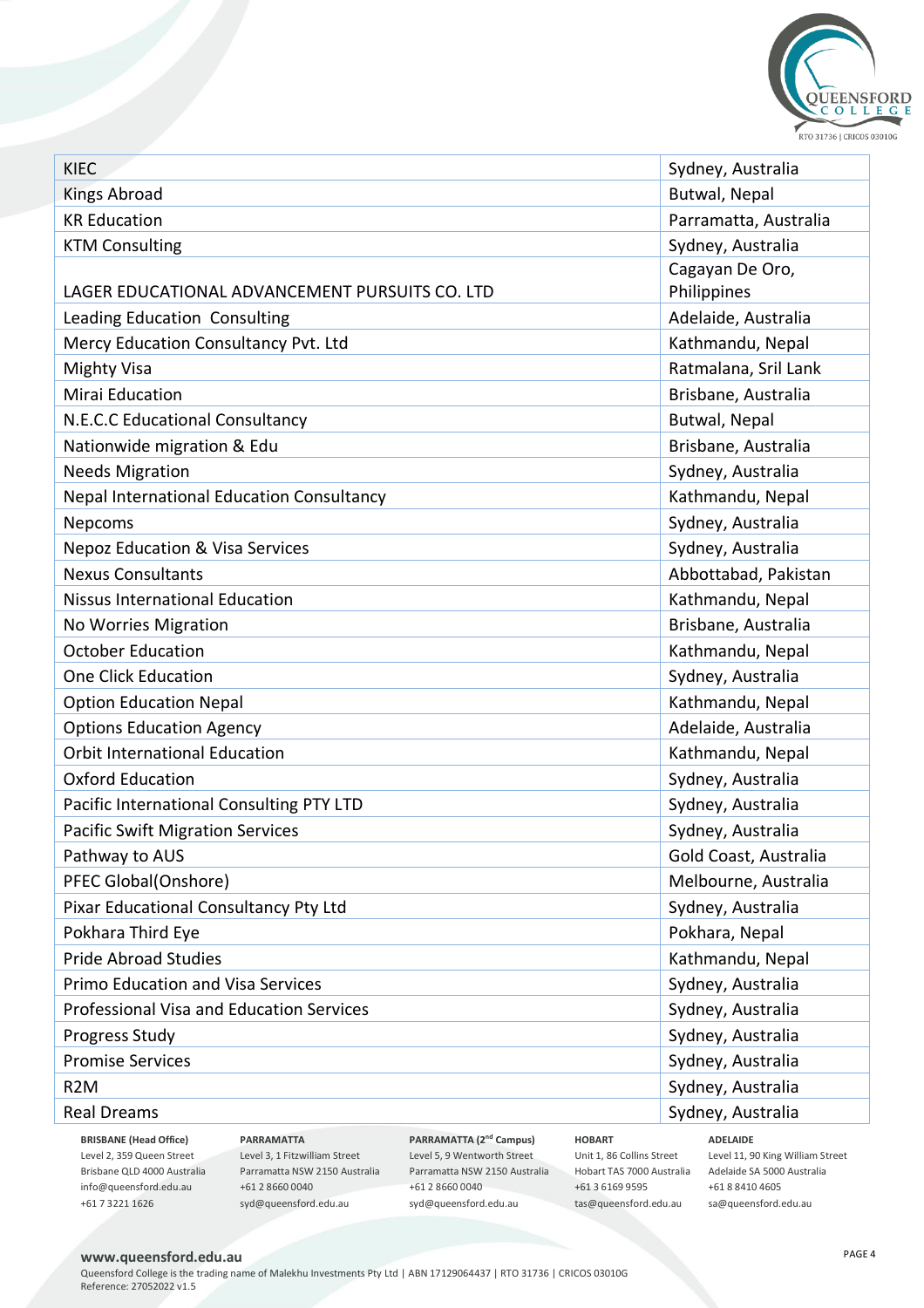

| <b>Residency Guide</b>                                                                                                                                                                                                               | Sydney, Australia                                   |
|--------------------------------------------------------------------------------------------------------------------------------------------------------------------------------------------------------------------------------------|-----------------------------------------------------|
| <b>Revolution Education Academy</b>                                                                                                                                                                                                  | Kathmandu, Nepal                                    |
| <b>Right Foundation Education Consultancy</b>                                                                                                                                                                                        | Brisbane, Australia                                 |
| ROOTS EDUCATION CONSULTANT PTY LTD                                                                                                                                                                                                   | Kathmandu, Nepal                                    |
| Royal International Migration Consultant                                                                                                                                                                                             | Sydney, Australia                                   |
| <b>SAGA Studies Pvt Ltd</b>                                                                                                                                                                                                          | Melbourne, Australia                                |
| Sahayogi Pathshala                                                                                                                                                                                                                   | Kathmandu, Nepal                                    |
| Silicon                                                                                                                                                                                                                              | Kathmandu, Nepal                                    |
| Silver Sky                                                                                                                                                                                                                           | Kathmandu, Nepal                                    |
| <b>Smart Direction Education and Visa Services</b>                                                                                                                                                                                   | Sydney, Australia                                   |
| <b>Smart Study</b>                                                                                                                                                                                                                   | Sydney, Australia                                   |
| St. Xavier Education Consultancy                                                                                                                                                                                                     | Kathmandu, Nepal                                    |
| Sterling                                                                                                                                                                                                                             | Sydney, Australia                                   |
| <b>Student Solution Center</b>                                                                                                                                                                                                       | Sydney, Australia                                   |
| <b>Study Central Pty Ltd</b>                                                                                                                                                                                                         | Sydney, Australia                                   |
| StudyNet Pty Ltd                                                                                                                                                                                                                     | Sydney, Australia                                   |
| Sumedha                                                                                                                                                                                                                              | Sunsari, Nepal                                      |
| <b>Sunrise Education</b>                                                                                                                                                                                                             | Kathmandu, Nepal                                    |
| <b>Tagumpay Consulting</b>                                                                                                                                                                                                           | Sydney, Australia                                   |
| <b>Team Consult</b>                                                                                                                                                                                                                  | Sydney, Australia                                   |
| Tentmakers Professional Services Pty Ltd                                                                                                                                                                                             | Adelaide, Australia                                 |
| The Next Education Consultancy                                                                                                                                                                                                       | Kathmandu, Nepal                                    |
| The Visa Center Direct Stream Documents Clearing Services                                                                                                                                                                            | Dubai, UAE                                          |
| Tilicho                                                                                                                                                                                                                              | Sydney, Australia                                   |
| <b>TMR GLOBAL GROUP</b>                                                                                                                                                                                                              | Gold Coast, Australia                               |
| TNS Education and Migration                                                                                                                                                                                                          | Sydney, Australia                                   |
| <b>Trust International Education</b>                                                                                                                                                                                                 | Colombo, Sri Lanka                                  |
| V Education                                                                                                                                                                                                                          | Brisbane, Australia                                 |
| V4U Australia                                                                                                                                                                                                                        | Sydney, Australia                                   |
| Ved International Education                                                                                                                                                                                                          | Kathmandu, Nepal                                    |
| <b>Venus International Consultancy Nepal</b>                                                                                                                                                                                         | Kathmandu, Nepal                                    |
| Visa Alliance                                                                                                                                                                                                                        | Sydney, Australia                                   |
| Visa Net Global                                                                                                                                                                                                                      | Sydney, Australia                                   |
| <b>Vito Education</b>                                                                                                                                                                                                                | Kathmandu, Nepal                                    |
| <b>Vivid Consultants</b>                                                                                                                                                                                                             | Kathmandu, Nepal                                    |
| Web International Education Australia                                                                                                                                                                                                | Sydney, Australia                                   |
| Western Global (Praveen)                                                                                                                                                                                                             | Melbourne, Australia                                |
| <b>Westford Education</b>                                                                                                                                                                                                            | Kathmandu, Nepal                                    |
| <b>BRISBANE</b> (Head Office)<br><b>PARRAMATTA</b><br>PARRAMATTA (2 <sup>nd</sup> Campus)<br><b>HOBART</b><br>Level 2, 359 Queen Street<br>Level 3, 1 Fitzwilliam Street<br>Level 5, 9 Wentworth Street<br>Unit 1, 86 Collins Street | <b>ADELAIDE</b><br>Level 11, 90 King William Street |
| Brisbane QLD 4000 Australia<br>Parramatta NSW 2150 Australia<br>Parramatta NSW 2150 Australia<br>Hobart TAS 7000 Australia                                                                                                           | Adelaide SA 5000 Australia                          |

## **www.queensford.edu.au**

info@queensford.edu.au +61 7 3221 1626

Queensford College is the trading name of Malekhu Investments Pty Ltd | ABN 17129064437 | RTO 31736 | CRICOS 03010G Reference: 27052022 v1.5

+61 2 8660 0040 syd@queensford.edu.au +61 3 6169 9595 tas@queensford.edu.au

+61 2 8660 0040 syd@queensford.edu.au +61 8 8410 4605 sa@queensford.edu.au